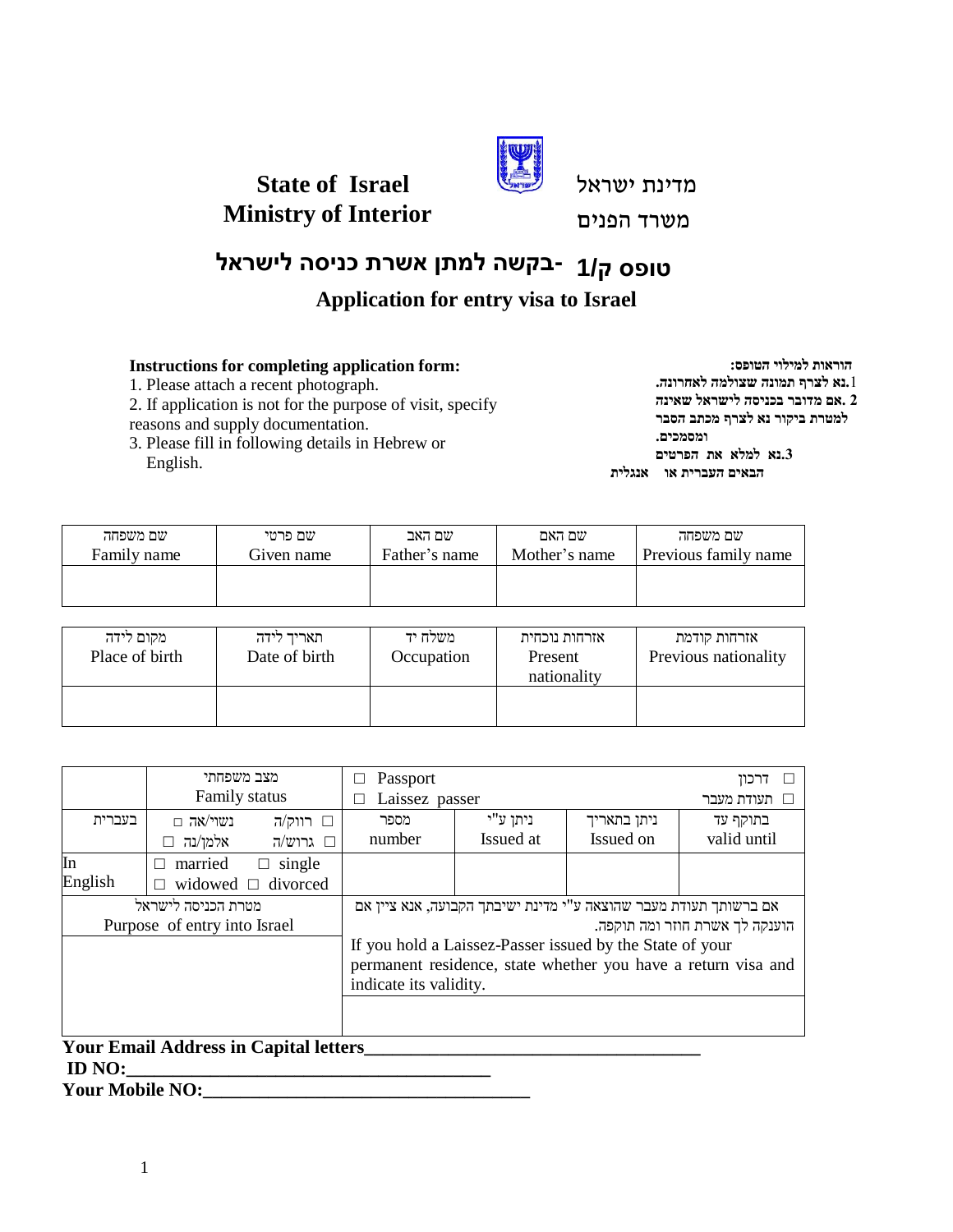| permanent address |                                               | המעו הקבוע                               |                     |
|-------------------|-----------------------------------------------|------------------------------------------|---------------------|
| הארץ<br>Country   | העיר<br>$\mathop{\rm \mathbb{C}itv}\nolimits$ | הרחוב ומספר הבית<br>Street and house no. | טלפוו<br>mobile no. |
|                   |                                               |                                          |                     |

| הכתובת בישראל<br>Address in Israel | תאריך ומקום הכניסה<br>המשוער לישראל<br>Anticipated date and<br>place of entry to<br><b>Israel</b> | זמן השהות<br>המשוער<br>Approximate<br>duration of stay | ארצות מעבר<br>Countries of<br>transit |
|------------------------------------|---------------------------------------------------------------------------------------------------|--------------------------------------------------------|---------------------------------------|
|                                    |                                                                                                   |                                                        |                                       |

| תאריכי שהיות קודמות בישראל<br>Dates of previous stays in Israel | לפי איזה סוג רישיון ישיבה(ביקור/ארעי/תושב/עולה/עבודה)<br>Category of residence permit (visitor, temporary resident,<br>resident, immigrant, work) |
|-----------------------------------------------------------------|---------------------------------------------------------------------------------------------------------------------------------------------------|
|                                                                 |                                                                                                                                                   |

**particulars of dependants included in the application בבקשה הנכללים של פרטים**

|             |            | spouse |             | בו/בת זוג     |                |               |
|-------------|------------|--------|-------------|---------------|----------------|---------------|
| שם משפחה    | שם פרטי    |        | שם נעורים   | שם האב        | מקום לידה      | תאריד הלידה   |
| family name | given name |        | maiden name | father's name | place of birth | Date of birth |
|             |            |        |             |               |                |               |
|             |            |        |             |               |                |               |

|                 |            | Children under the age of<br>18 | ילדים עד גיל 18 |               |
|-----------------|------------|---------------------------------|-----------------|---------------|
|                 | שם פרטי    | מקום הלידה                      |                 | תאריך הלידה   |
|                 | Given name | Place of birth                  |                 | Date of birth |
| . .             |            |                                 |                 |               |
| $\gamma$<br>ے . |            |                                 |                 |               |
| .3              |            |                                 |                 |               |

|     |      | <b>Relation/references in</b><br><b>Israel</b> |                           | קרובים/מכרים בישראל |         |
|-----|------|------------------------------------------------|---------------------------|---------------------|---------|
|     | שם   |                                                |                           |                     | כתובת   |
|     | Name |                                                | יחס הקרבה<br>relationship |                     | address |
| . . |      |                                                |                           |                     |         |
|     |      |                                                |                           |                     |         |
|     |      |                                                |                           |                     |         |